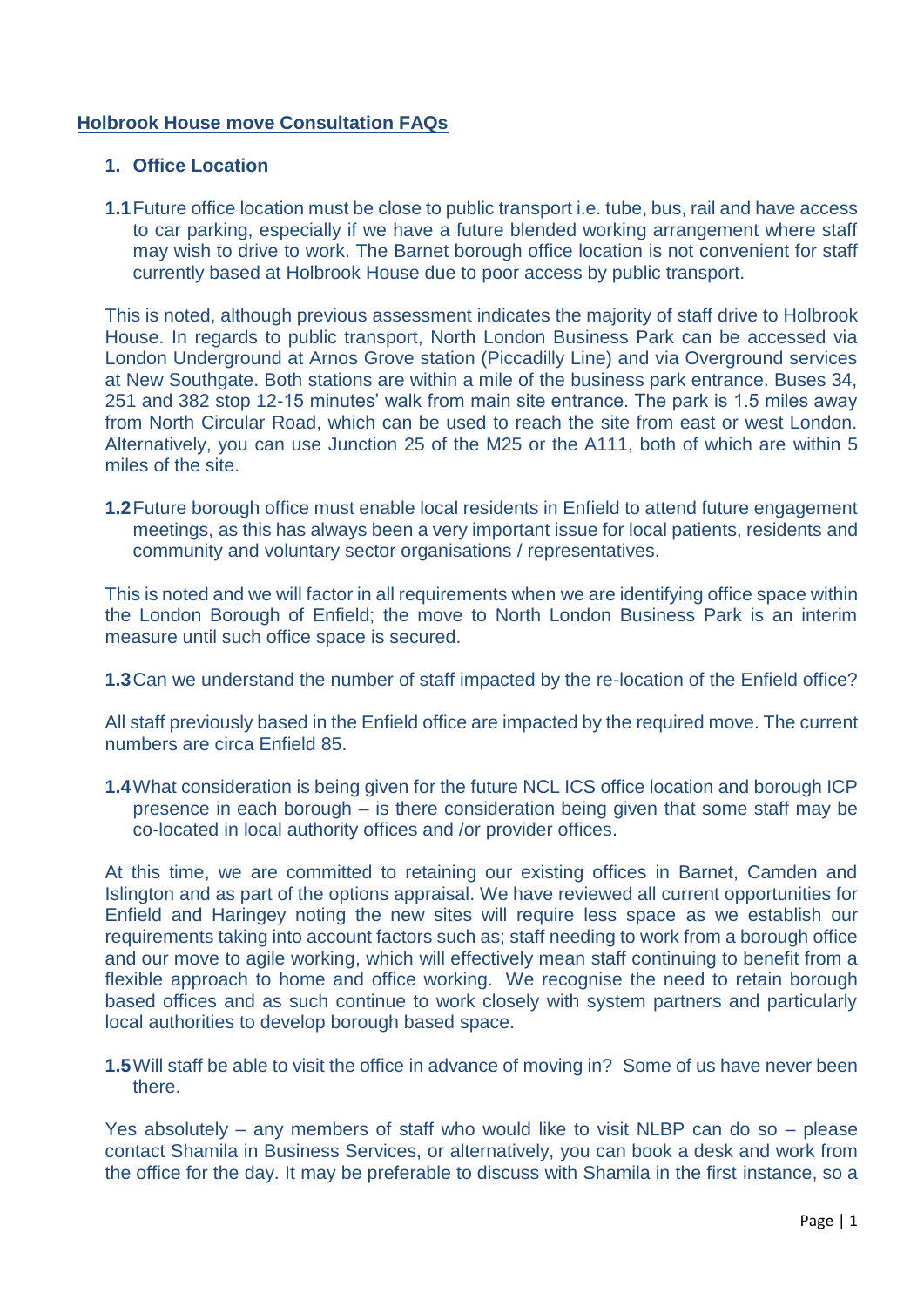member of the Business Services Team can meet you at NLBP and show you around. We can also show you the wider business park facilities, such as the coffee shop, gym etc. and provide staff with security passes and, if required, a parking permit.

## **2. Future return to the office**

**2.1**There are concerns that we'll lose the gains we've made in the last year re: flexible working as well as falling further into siloed and 'not what you know but who you know' working patterns if any return to the office and office relocation isn't carefully considered.

The CCG Agile Working Policy has recently been launched; it was developed over several months with feedback received from a range of staff events, the recent staff survey and staff side representatives. It is recognised by EMT that agile working needs to be implemented in a way that supports staff and line managers to have meaningful discussions. Line managers will be provided with training and guidance on agile working. EMT recognise the benefits gained by staff and as such support the blended approach to home and office working. The staff survey results indicate that staff want to benefit from home working with the majority also recognising the benefits of spending some time in the office.

**2.2**How will people working from home be accommodated in an in-person meeting?

Staff working at home can join meetings that are being held in a meeting room in one of our offices, through use of large screens and an AV system. This allows those in the office to see and hear those working from home, and vice versa, using MS Teams. As mentioned in the Agile Working Policy, staff are encouraged to undertake particular meetings, such as 121s or appraisals in person, where appropriate.

**2.3**Will there be a dedicated area for Enfield staff or will we be expected to use up hot-desks?

We are planning on having some specific office space for Enfield teams although it is important to recognise our office ways of working have changed, and so we anticipate many staff will use offices less for desk based work and more for collaboration, meetings and other interactions and these will be shared across all staff using the office.

**2.4**What are the expectations for staff to be in the office on a particular day of the week, i.e. corporate day, directorate day of the week?

The Agile Working Policy allows for greater flexibility in staff working patterns. Different roles and individual circumstances will require different patterns of working. Staff will need to discuss and agree this with line managers within pragmatic boundaries referenced in the Agile Working Policy. The recent staff survey has shown a broadly even split across the week for days that staff would prefer to work in the office.

**2.5**What provision is being planned for staff working in the office and the use of MS teams – i.e. meeting pods for MS Teams calls, as all staff will need headsets and recognition of disruption in an open plan office environment and that some meetings will include staff working from home.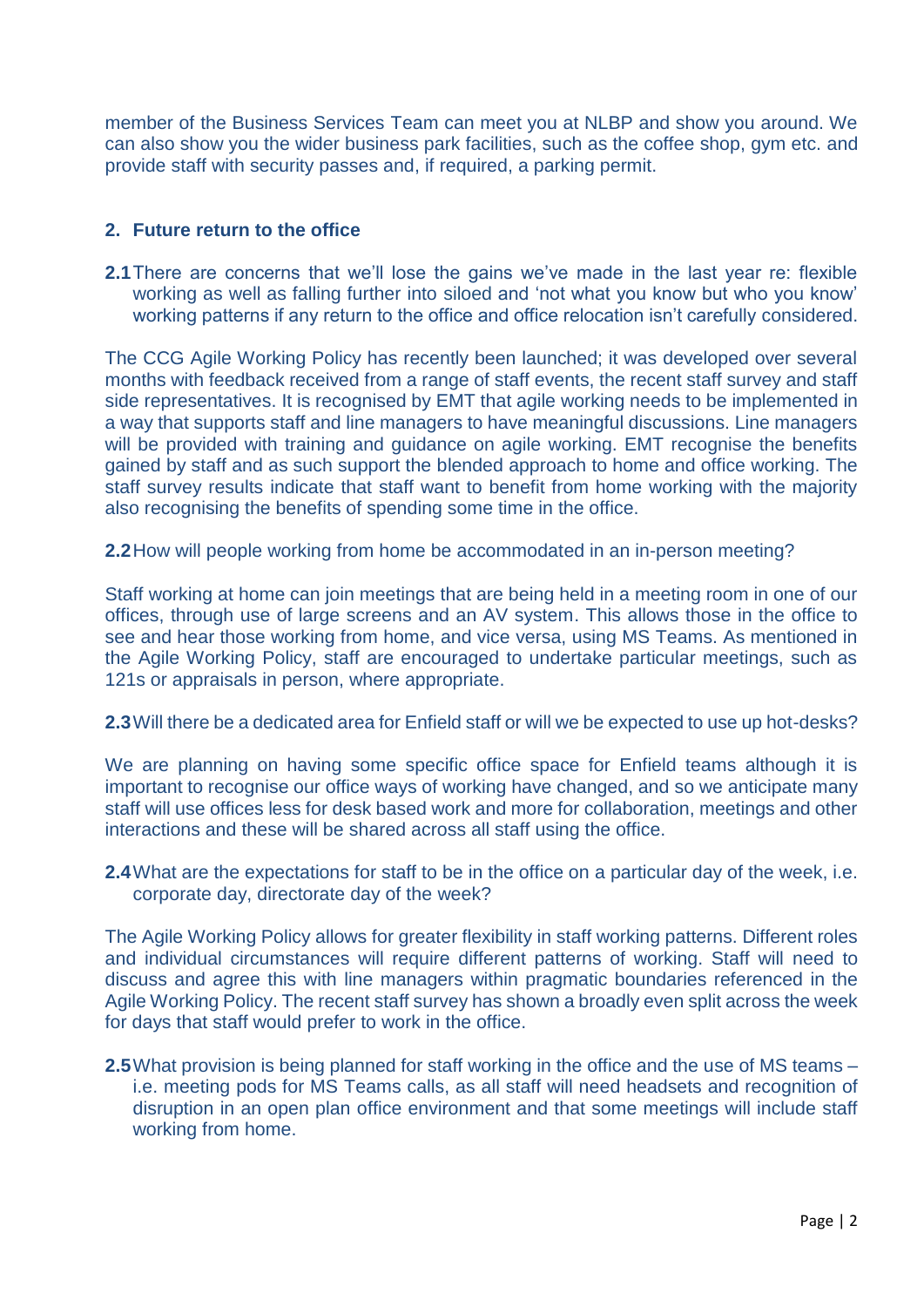New ways of working and the consideration for how we use space is part of our on-going work, and we are looking at further developing our office space – this will include pods in the offices for confidential calls. All staff are able to request a headset from Business Services – we are monitoring how many headsets are available and will order more if needed. Longer term, we envisage staff using our offices less so for desk facilities and more for spaces for collaborative or team working.

**2.6**How many staff are expected to be in the office at any one time on each day of the week, as it is recognised all staff could not be accommodated on the same day, given the future blended working arrangements being suggested.

There is no expectation around a particular number of staff in the office on any particular day. The Agile Working Policy encourages staff to consider the most effective and efficient place for them to work; this may be at home or at any office site, and will vary between individuals and the role and responsibilities that they hold. Staff numbers within each office are however dictated by the capacity of a building, which includes the number of desks, pods, spaces, meeting rooms etc. 'DeskSmart' (our CCG e-booking system) allows staff to view floor plans and see what desks are booked/occupied and what is available to book.

**2.7**The return to the office survey was full of leading questions that defaults to the assumption that everyone wants/is able to return to the office. For the sake of decent survey methodology, everywhere this should probably be flagged.

We feel that there was plenty of free text space available for staff to provide clear responses to some very important questions. Whilst we manage the challenges of the pandemic and implementing safe office space, it is also clear that as an organisation the wellbeing of staff is of paramount importance. However, all staff will be required to work from an office base at some point subject to risk assessment and discussion with line managers. Staff continue to have multiple opportunities to ask questions within their own directorate, via 'Ask EMT', 'In Conversation' events or directly to Karl Thompson, or the Business Services Team. The survey covered longer term working, not just return post Covid-19.

**2.8**It would be helpful if Enfield staff could know how many desks are being planned for. At North London Business Park, there are currently 19 out of 44 desks available. The limited number of desks is to allow for social distancing, however this is regularly reviewed and more desks will be made available following staff feedback and government guidance. Considerations around further developing future ways of working, which has taken into account feedback from staff, recognises that staff are likely to attend offices for more interactive and collaborative face2face meetings rather than to sit at a desk all day. Staff have overwhelmingly told us they would like to work, longer-term, via a blend of office and home working – which helps us determine future desk requirements.

**2.9**Back to work with new working practices isn't just about Covid risks and issues. Some staff may have health problems that will be need to be considered in the new working environment especially if it's open plan and the way we are working is changing. This could be about access to equipment like special chairs and desks that are set up for individuals and therefore shouldn't be shared or changed, or issues with their health that are really individual that may be harder to manage in the office than they are at home. Is there going to be any OH involvement in the moves for any staff who think they need extra support as the manager's questionnaire which was done for Covid may not meet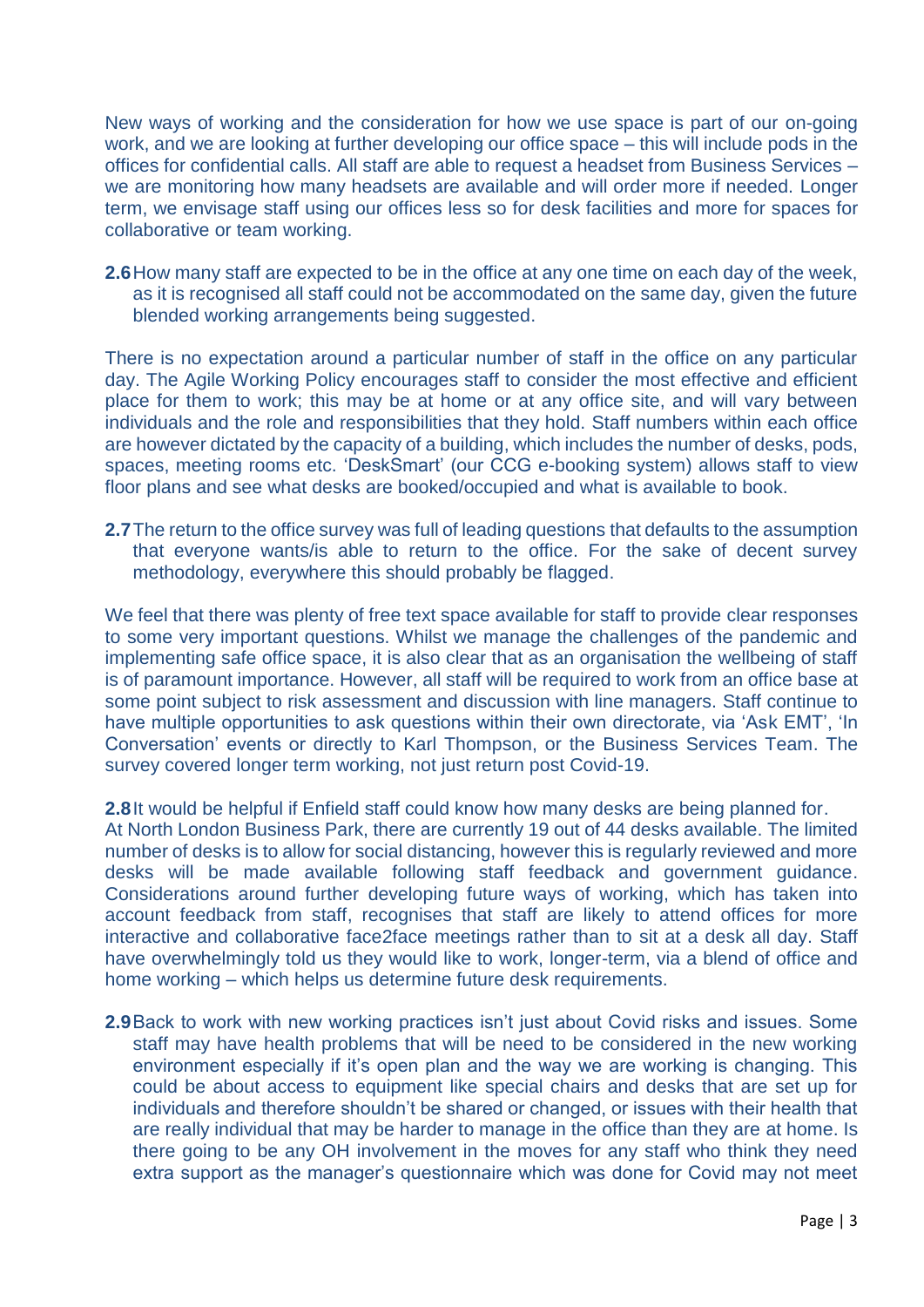those needs and also it would be hard for managers too to make an assessment of people's wider health needs.

The support available to staff and our recognition that staff wellbeing is a priority has not changed. Staff continue to have the opportunity to discuss their personal circumstances and requirements with their line manager and access the full range of support including, workstation assessments through our occupational health provider. Staff can also speak directly with the Business Services team who have oversight and management responsibility for equipment and facilities in our offices. The revised Return to Office Working: Conversation Template and supporting guidance is to be used and , discussed with your line manager. It's a good way to identify any further support you may need, as we start to consider increased time in the office.

**2.10** Is a group booking facility going to be enabled on Workforce for Enfield staff that want to book the same working days together for work/clinical supervision/ meetings – or for example if you need to book a desk for work but also arrange for an external guest to come in. (this is assuming the building has a capacity number)

All desks and meeting rooms are available to be booked via 'DeskSmart'; when you view the floor plan, you can 'hover' over existing bookings and the system will tell you who has booked which desk, which allows you to choose to co-locate in the office. In regards to an external visitor needing to book a desk, we have a specific direct URL link which can be shared, with those who don't have access to Workforce, but need to book a desk.

**2.11** There's lots of talk about meeting space – what space is there at Barnet, Camden and Islington offices for this? Was this factored in to those buildings? Will each borough meet locally only or will any particular buildings be ICS or host meeting space in particular? It would be good to minimise travel if possible from boroughs to other boroughs for meetings and work on teams.

The current space in offices may well change and be adapted as we develop and better understand our requirements. The traditional rows of desks are less likely to be required and so for example, whilst Barnet has several meeting rooms and a large open space area with rows of desks, we are likely to remove some desks to allow for different meeting areas – pods, Teams areas and perhaps incorporate specific zones for certain types of work. The latest office move in Camden has already incorporated small pods and large meeting tables for informal meetings in the open plan area.

**2.12** Where staff are contracted to Enfield, will they have priority booking for the desks? Many colleagues don't want to travel on public transport so there could be more demand at the outer London locations.

Enfield staff will not have priority over bookings; all staff can book a desk at any site. By having this flexibility, and with a workforce from across London and further afield, we find that staff naturally attend different offices. However, to help with spacing and numbers, we have recently, through the directorate briefings, indicated which sites staff should attend, if they wish to go into an office.

**2.13** Will partnership colleagues be allowed to hot desk or stay to hot desk after a meeting or will there be a maximum capacity and a strict visitor policy?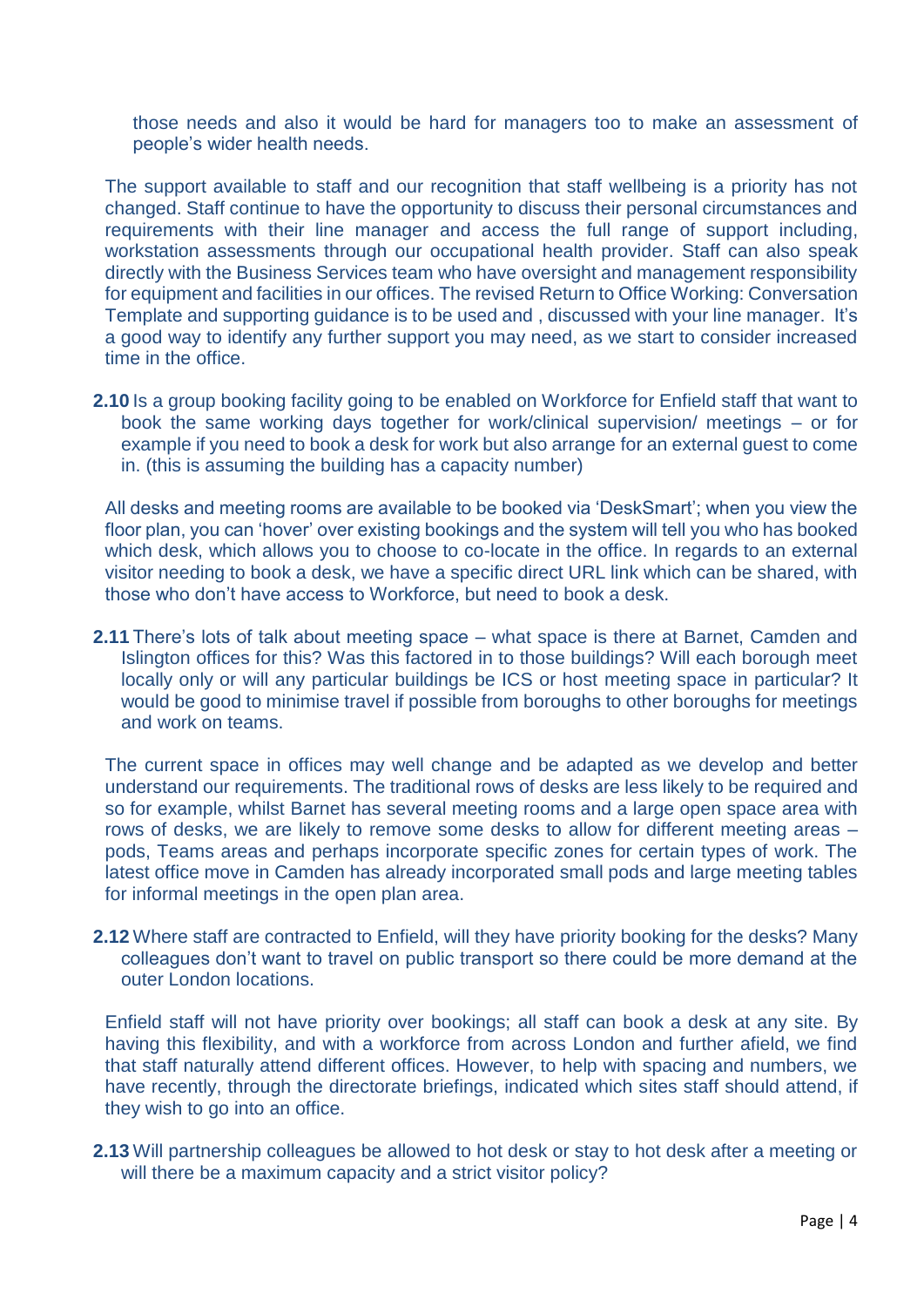Visitors able to attend and as we move towards the ICS and further development of local ICPs, we will work closely with new partners to see how we can benefit from sharing office space.

**2.14** Will specific teams have fixed desks i.e. Continuing Healthcare. Referral Support Service, Safeguarding, as they will be dealing with sensitive/patient confidential issues?

Yes, dedicated space within the office at North London Business Park has been identified for those teams who deal with sensitive/confidential patient data.

**2.15** Will staff who need specific equipment i.e. desk/chair etc. also have ring-fenced space.

Staff who have specific requirements will be assessed on an individual basis with workstation assessments and advice from Occupational Health and review of the equality impact assessment undertaken prior to and following formal consultation. Staff should discuss any ergonomic workstation requirements with their line manager to ensure that the appropriate adjustments and support are put in place.

**2.16** Will provision be made to accommodate CSU colleagues?

We are speaking with the CSU and will ensure we keep updated on any changes influencing the space they require. The current CSU in-housing preparations are also being factored into our future accommodation planning.

**2.17** IT support etc.?

IT support will continue in its current form via the CSU

#### **3. Staff re-aligned to NCL CCG central teams**

**3.1**What expectation is there that staff currently based at Holbrook House would be expected to work with other team members at another office location e.g. in Camden or Islington?

At present, the majority of CCG staff are working from home. On occasions where staff are required to attend an NCL site, to help with spacing, when staff do need to attend an office, some staff may attend a different office site, depending on where it has been agreed that their team will work together for the day in order to undertake collaborative working, project planning, team meeting etc.

### **3.2**Will there be a change in my High Cost Area Supplement if I work in another NCL office location?

Subject to the outcome of the consultation, the contractual work base of staff will become North London Business Park. Staff will continue to receive the High Cost Area Supplement in accordance with their contractual work base and the national Agenda for Change terms and conditions which will be Outer High Cost Area Supplement.